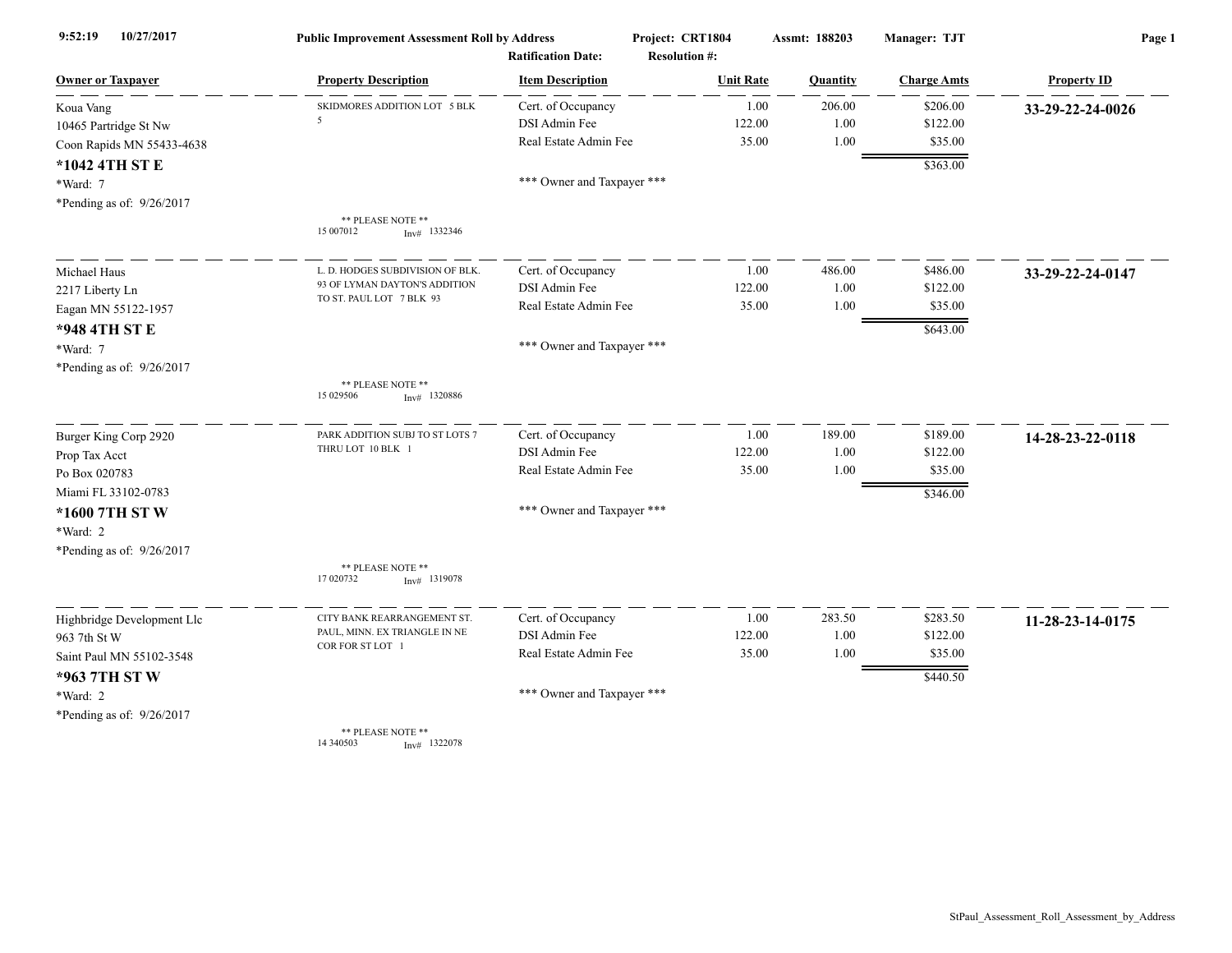| 9:52:19<br>10/27/2017                                                                                                                    | <b>Public Improvement Assessment Roll by Address</b>                                                         | <b>Ratification Date:</b>                                                        | Project: CRT1804<br><b>Resolution #:</b> | Assmt: 188203                           | <b>Manager: TJT</b>                         | Page 2             |
|------------------------------------------------------------------------------------------------------------------------------------------|--------------------------------------------------------------------------------------------------------------|----------------------------------------------------------------------------------|------------------------------------------|-----------------------------------------|---------------------------------------------|--------------------|
| <b>Owner or Taxpayer</b>                                                                                                                 | <b>Property Description</b>                                                                                  | <b>Item Description</b>                                                          | <b>Unit Rate</b>                         | Quantity                                | <b>Charge Amts</b>                          | <b>Property ID</b> |
| Calvin Burton<br>Beverly K Burton<br>362 Ruthie Ln<br>Hudson WI 54016-8132                                                               | DRAKE'S 2ND ADDITION TO ST.<br>PAUL, MINN. LOT 10 BLK 5                                                      | Cert. of Occupancy<br>DSI Admin Fee<br>Real Estate Admin Fee                     | 122.00                                   | 206.00<br>1.00<br>1.00<br>35.00<br>1.00 | \$206.00<br>\$122.00<br>\$35.00<br>\$363.00 | 30-29-22-34-0071   |
| *18 ACKER ST W<br>*Ward: 1<br>*Pending as of: $9/26/2017$                                                                                |                                                                                                              | *** Owner ***                                                                    |                                          |                                         |                                             |                    |
| Silvia Roque<br>18 Acker St W<br>Saint Paul MN 55117-5561<br>*18 ACKER ST W<br>*Ward: 1<br>*Pending as of: 9/26/2017                     | DRAKE'S 2ND ADDITION TO ST.<br>PAUL, MINN. LOT 10 BLK 5                                                      | *** Taxpayer ***                                                                 |                                          |                                         |                                             | 30-29-22-34-0071   |
|                                                                                                                                          | ** PLEASE NOTE **<br>17 060349<br>$Inv#$ 1323425                                                             |                                                                                  |                                          |                                         |                                             |                    |
| Donald Barth<br>1794 Arlington Ave E<br>Saint Paul MN 55119-4217<br>*1794 ARLINGTON AVE E<br>*Ward: 6                                    | HAYDEN HEIGHTS LOT 31 BLK 5                                                                                  | Cert. of Occupancy<br>DSI Admin Fee<br>Real Estate Admin Fee<br>*** Taxpayer *** | 122.00                                   | 412.00<br>1.00<br>1.00<br>35.00<br>1.00 | \$412.00<br>\$122.00<br>\$35.00<br>\$569.00 | 23-29-22-32-0027   |
| *Pending as of: 9/26/2017                                                                                                                |                                                                                                              |                                                                                  |                                          |                                         |                                             |                    |
| Michael D Fielding<br>1794 Arlington Ave E<br>Saint Paul MN 55119-4217<br>*1794 ARLINGTON AVE E<br>*Ward: 6<br>*Pending as of: 9/26/2017 | HAYDEN HEIGHTS LOT 31 BLK 5                                                                                  | *** Owner ***                                                                    |                                          |                                         |                                             | 23-29-22-32-0027   |
|                                                                                                                                          | ** PLEASE NOTE **<br>16 021343<br>Inv# 1322937                                                               |                                                                                  |                                          |                                         |                                             |                    |
| Ael Properties Llc<br>4633 Chatsworth St<br>Saint Paul MN 55126-5813<br>*233 BATES AVE                                                   | DAYTONS BLUFF TOWNHOUSES<br>COMMON AREA INTEREST IN LOT 1<br>BLK 1 ATTRIBUTABLE TO & THE FOL;<br>LOT 5 BLK 1 | Cert. of Occupancy<br>DSI Admin Fee<br>Real Estate Admin Fee                     | 122.00                                   | 1.00<br>206.00<br>1.00<br>35.00<br>1.00 | \$206.00<br>\$122.00<br>\$35.00<br>\$363.00 | 32-29-22-41-0139   |
| *Ward: 7<br>*Pending as of: 9/26/2017                                                                                                    | ** PLEASE NOTE **<br>17 022021<br>$Inv#$ 1320640                                                             | *** Owner and Taxpayer ***                                                       |                                          |                                         |                                             |                    |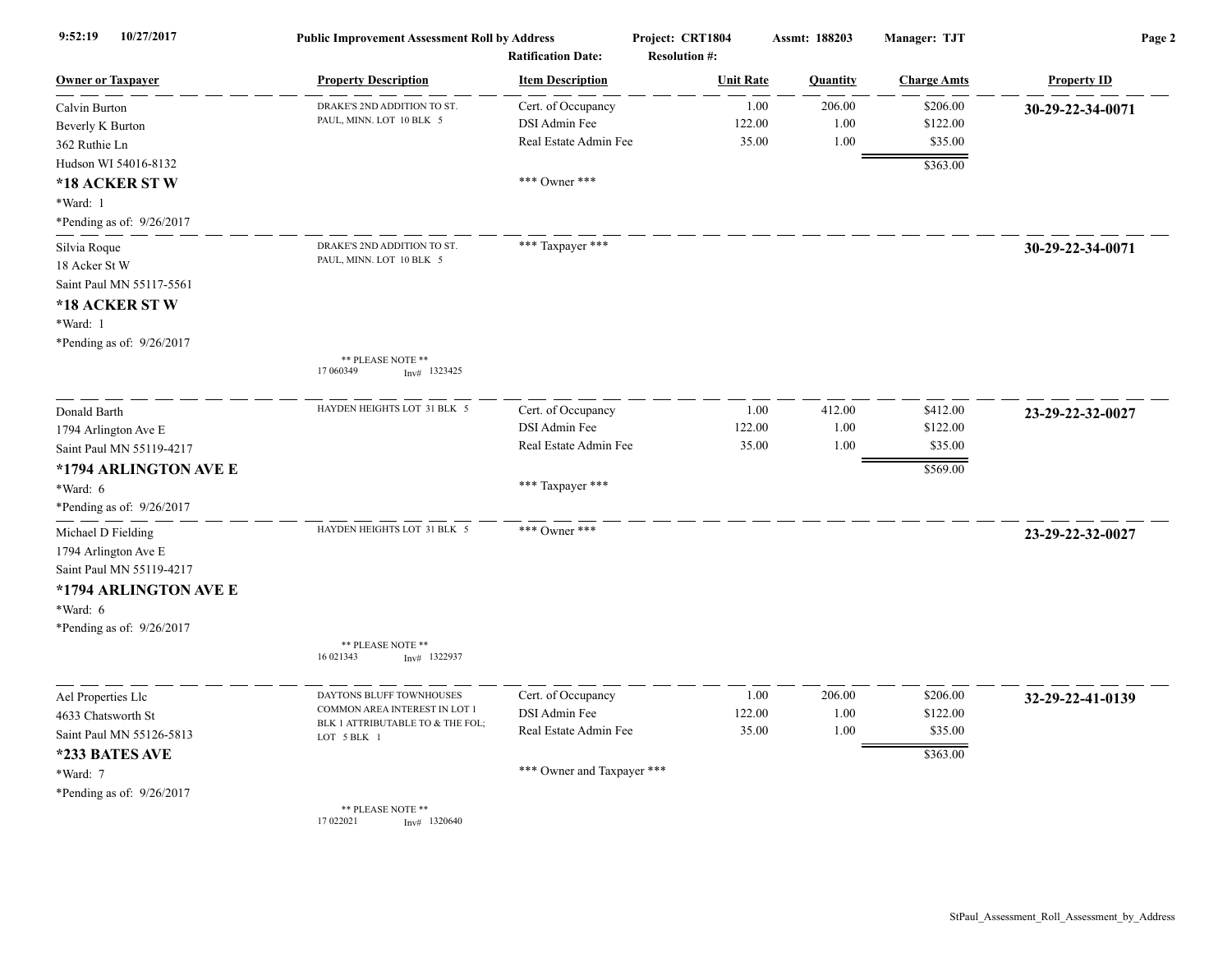| 10/27/2017<br>9:52:19             | <b>Public Improvement Assessment Roll by Address</b>                  |                            | Project: CRT1804     | Assmt: 188203 | Manager: TJT       | Page 3             |  |
|-----------------------------------|-----------------------------------------------------------------------|----------------------------|----------------------|---------------|--------------------|--------------------|--|
|                                   |                                                                       | <b>Ratification Date:</b>  | <b>Resolution #:</b> |               |                    |                    |  |
| <b>Owner or Taxpayer</b>          | <b>Property Description</b>                                           | <b>Item Description</b>    | <b>Unit Rate</b>     | Quantity      | <b>Charge Amts</b> | <b>Property ID</b> |  |
| Steven A Pearson                  | WEED AND HALLE'S ADDITION LOT                                         | Cert. of Occupancy         | 1.00                 | 412.00        | \$412.00           | 34-29-22-12-0099   |  |
| 6457 Blaine Ave                   | 2 BLK 3                                                               | DSI Admin Fee              | 122.00               | 1.00          | \$122.00           |                    |  |
| Inver Grove Heights MN 55076-1909 |                                                                       | Real Estate Admin Fee      | 35.00                | 1.00          | \$35.00            |                    |  |
| *1594 BEECH ST                    |                                                                       |                            |                      |               | \$569.00           |                    |  |
| *Ward: 7                          |                                                                       | *** Owner and Taxpayer *** |                      |               |                    |                    |  |
| *Pending as of: 9/26/2017         |                                                                       |                            |                      |               |                    |                    |  |
|                                   | ** PLEASE NOTE **<br>16 008067<br>$Inv#$ 1319336                      |                            |                      |               |                    |                    |  |
| Allen D Hambleton                 | G. V. BACON'S ADDITION LOT 30 BLK                                     | Cert. of Occupancy         | 1.00                 | 202.00        | \$202.00           | 34-29-22-11-0121   |  |
| 8478 Long Lake Rd                 |                                                                       | DSI Admin Fee              | 122.00               | 1.00          | \$122.00           |                    |  |
| Mounds View MN 55112-4600         |                                                                       | Real Estate Admin Fee      | 35.00                | 1.00          | \$35.00            |                    |  |
| *1715 BEECH ST                    |                                                                       |                            |                      |               | \$359.00           |                    |  |
| *Ward: 7                          |                                                                       | *** Owner and Taxpayer *** |                      |               |                    |                    |  |
| *Pending as of: 9/26/2017         |                                                                       |                            |                      |               |                    |                    |  |
|                                   | ** PLEASE NOTE **<br>15 150265<br>$Inv#$ 1322082                      |                            |                      |               |                    |                    |  |
| Draco Llc                         | THE WEST ST. PAUL REAL ESTATE                                         | Cert. of Occupancy         | 1.00                 | 303.00        | \$303.00           | 08-28-22-34-0012   |  |
| Po Box 764                        | AND IMPROVEMENT SYNDICATE                                             | DSI Admin Fee              | 122.00               | 1.00          | \$122.00           |                    |  |
| Prior Lake MN 55372-0764          | ADDITION NO. 1 LOT 22 BLK 12                                          | Real Estate Admin Fee      | 35.00                | 1.00          | \$35.00            |                    |  |
| *215 BELVIDERE ST E               |                                                                       |                            |                      |               | \$460.00           |                    |  |
| *Ward: 2                          |                                                                       | *** Owner and Taxpayer *** |                      |               |                    |                    |  |
| *Pending as of: 9/26/2017         |                                                                       |                            |                      |               |                    |                    |  |
|                                   | ** PLEASE NOTE **<br>13 228525<br>$Inv#$ 1332344                      |                            |                      |               |                    |                    |  |
| Hena Govindji Bhakta              | CORRECTED PLAT OF AUDITOR'S                                           | Cert. of Occupancy         | 1.00                 | 206.00        | \$206.00           | 08-28-22-33-0080   |  |
| 15050 Cedar Ave Unit 116 258      | SUBDIVISION OF THE NORTH 1/2 OF                                       | DSI Admin Fee              | 122.00               | 1.00          | \$122.00           |                    |  |
| Saint Paul MN 55124-4250          | LOTS 9 10 AND 11 BIDWELLS ADD TO<br>WEST ST PAU EX E 21 84/100 FT LOT | Real Estate Admin Fee      | 35.00                | 1.00          | \$35.00            |                    |  |
| *10 BELVIDERE ST W                | 16 E 11 32/100 FT OF LOT 18 AND ALL                                   |                            |                      |               | \$363.00           |                    |  |
| *Ward: 2                          | OF LOT 17                                                             | *** Owner and Taxpayer *** |                      |               |                    |                    |  |
| *Pending as of: 9/26/2017         |                                                                       |                            |                      |               |                    |                    |  |
|                                   | ** PLEASE NOTE **<br>16 097596<br>$Inv#$ 1320071                      |                            |                      |               |                    |                    |  |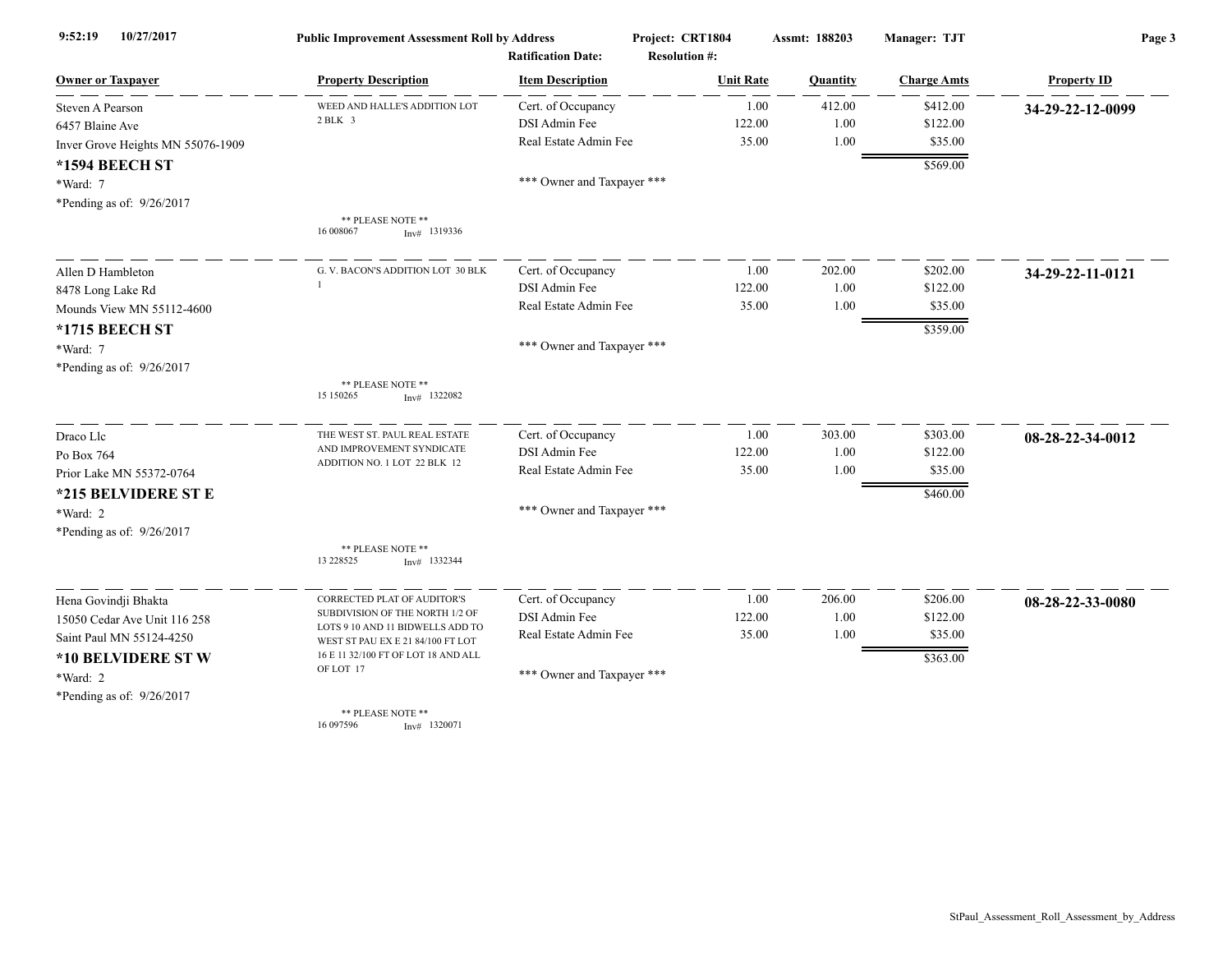| 10/27/2017<br>9:52:19     | <b>Public Improvement Assessment Roll by Address</b><br><b>Ratification Date:</b> |                            | Project: CRT1804<br><b>Resolution #:</b> | Assmt: 188203 | Manager: TJT       | Page 4             |  |
|---------------------------|-----------------------------------------------------------------------------------|----------------------------|------------------------------------------|---------------|--------------------|--------------------|--|
| <b>Owner or Taxpaver</b>  | <b>Property Description</b>                                                       | <b>Item Description</b>    | <b>Unit Rate</b>                         | Quantity      | <b>Charge Amts</b> | <b>Property ID</b> |  |
| Thanh Van Pham            | Subj To Esmts; Vac Alley Adj & That Pt Of                                         | Cert. of Occupancy         | 1.00                                     | 189.00        | \$189.00           | 25-29-23-32-0143   |  |
| Hieu T Nguyen             | Lots 24 And 25 Lying Ely Of The Wly L                                             | DSI Admin Fee              | 122.00                                   | 1.00          | \$122.00           |                    |  |
| 6116 15th Ave S           | Of The 16 Ft Strip Of Land Desc In 422<br>Deeds 504 And All Of Lot 26 Blk 4       | Real Estate Admin Fee      | 35.00                                    | 1.00          | \$35.00            |                    |  |
| Minneapolis MN 55423-1736 |                                                                                   |                            |                                          |               | \$346.00           |                    |  |
| *499 BURGESS ST           |                                                                                   | *** Owner and Taxpayer *** |                                          |               |                    |                    |  |
| *Ward: 1                  |                                                                                   |                            |                                          |               |                    |                    |  |
| *Pending as of: 9/26/2017 |                                                                                   |                            |                                          |               |                    |                    |  |
|                           | ** PLEASE NOTE **<br>14 3 16 8 9 5<br>$Inv#$ 1322948                              |                            |                                          |               |                    |                    |  |
| Efrain Perez              | HORNSBYS REARRANGEMENT OF                                                         | Cert. of Occupancy         | 1.00                                     | 592.50        | \$592.50           | 08-28-22-24-0007   |  |
| 140 Cesar Chavez St       | LOTS 1,2,3,4, & 5 OF BLOCK 89 OF                                                  | DSI Admin Fee              | 122.00                                   | 1.00          | \$122.00           |                    |  |
| St Paul MN 55107-2227     | WEST SAINT PAUL PROPER LOT 1<br><b>BLK 89</b>                                     | Real Estate Admin Fee      | 35.00                                    | 1.00          | \$35.00            |                    |  |
| *140 CESAR CHAVEZ ST      |                                                                                   |                            |                                          |               | \$749.50           |                    |  |
| *Ward: 2                  |                                                                                   | *** Owner and Taxpayer *** |                                          |               |                    |                    |  |
| *Pending as of: 9/26/2017 |                                                                                   |                            |                                          |               |                    |                    |  |
|                           | ** PLEASE NOTE **<br>14 30 6841<br>$Inv#$ 1320879                                 |                            |                                          |               |                    |                    |  |
| Bee Vue                   | SYNDICATE NO. 2 ADDITION LOT 22                                                   | Cert. of Occupancy         | 1.00                                     | 206.00        | \$206.00           | 35-29-23-14-0084   |  |
| 21301 Furman St Ne        | BLK 2                                                                             | DSI Admin Fee              | 122.00                                   | 1.00          | \$122.00           |                    |  |
| Wyoming MN 55092-9626     |                                                                                   | Real Estate Admin Fee      | 35.00                                    | 1.00          | \$35.00            |                    |  |
| *713 CHARLES AVE          |                                                                                   |                            |                                          |               | \$363.00           |                    |  |
| *Ward: 1                  |                                                                                   | *** Owner and Taxpayer *** |                                          |               |                    |                    |  |
| *Pending as of: 9/26/2017 |                                                                                   |                            |                                          |               |                    |                    |  |
|                           | ** PLEASE NOTE **<br>12 106851<br>$Inv#$ 1321803                                  |                            |                                          |               |                    |                    |  |
| Phuong Vo                 | LAKEVIEW ADDITION NO. 1 S 16.6 FT                                                 | Cert. of Occupancy         | 1.00                                     | 242.00        | \$242.00           | 22-29-22-23-0099   |  |
| 1525 Clarence St          | OF LOT 26 AND ALL OF LOTS 24 AND                                                  | DSI Admin Fee              | 122.00                                   | 1.00          | \$122.00           |                    |  |
| Saint Paul MN 55106-1413  | LOT 25 BLK 2                                                                      | Real Estate Admin Fee      | 35.00                                    | 1.00          | \$35.00            |                    |  |
| *1523 CLARENCE ST         |                                                                                   |                            |                                          |               | \$399.00           |                    |  |
| *Ward: 6                  |                                                                                   | *** Owner and Taxpayer *** |                                          |               |                    |                    |  |
| *Pending as of: 9/26/2017 |                                                                                   |                            |                                          |               |                    |                    |  |
|                           | ** PLEASE NOTE **<br>17 003627<br>$Inv#$ 1321355                                  |                            |                                          |               |                    |                    |  |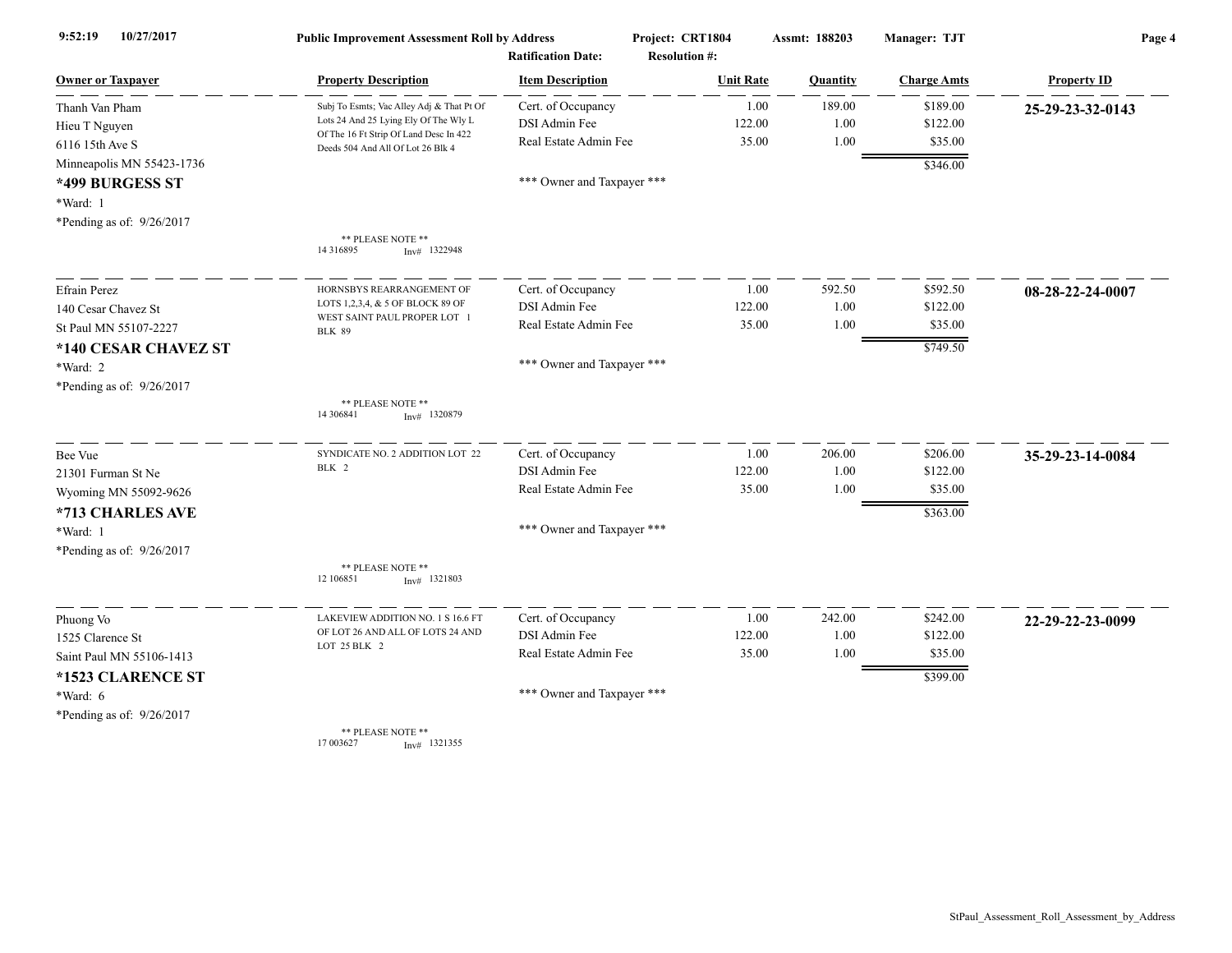| 10/27/2017<br>9:52:19          | <b>Public Improvement Assessment Roll by Address</b>                      |                            | Project: CRT1804     | Assmt: 188203 | Manager: TJT       | Page 5             |
|--------------------------------|---------------------------------------------------------------------------|----------------------------|----------------------|---------------|--------------------|--------------------|
|                                | <b>Ratification Date:</b>                                                 |                            | <b>Resolution #:</b> |               |                    |                    |
| <b>Owner or Taxpayer</b>       | <b>Property Description</b>                                               | <b>Item Description</b>    | <b>Unit Rate</b>     | Quantity      | <b>Charge Amts</b> | <b>Property ID</b> |
| Xiong Koom Peev Inc            | LYMAN DAYTON ADDITION TO THE                                              | Cert. of Occupancy         | 1.00                 | 206.00        | \$206.00           | 32-29-22-41-0034   |
| 2515 White Bear Ave N A-8 Unit | CITY OF ST. PAUL SELY 2 5/10 FT OF                                        | DSI Admin Fee              | 122.00               | 1.00          | \$122.00           |                    |
| Saint Paul MN 55109-5173       | SWLY 22 FT OF LOT 16 AND ALL OF<br>LOT 8 BLK 38                           | Real Estate Admin Fee      | 35.00                | 1.00          | \$35.00            |                    |
| *687 CONWAY ST                 |                                                                           |                            |                      |               | \$363.00           |                    |
| *Ward: 7                       |                                                                           | *** Owner and Taxpayer *** |                      |               |                    |                    |
| *Pending as of: 9/26/2017      |                                                                           |                            |                      |               |                    |                    |
|                                | ** PLEASE NOTE **<br>10 13 1443<br>$Inv#$ 1323869                         |                            |                      |               |                    |                    |
| <b>Timothy Murphy</b>          | LYMAN DAYTON ADDITION TO THE                                              | Cert. of Occupancy         | 1.00                 | 363.00        | \$363.00           | 32-29-22-41-0066   |
| 1254 Hosford St                | CITY OF ST. PAUL LOT 19 BLK 46                                            | DSI Admin Fee              | 122.00               | 1.00          | \$122.00           |                    |
| Hudson WI 54016-9229           |                                                                           | Real Estate Admin Fee      | 35.00                | 1.00          | \$35.00            |                    |
| *702 CONWAY ST                 |                                                                           |                            |                      |               | \$520.00           |                    |
| *Ward: 7                       |                                                                           | *** Owner and Taxpayer *** |                      |               |                    |                    |
| *Pending as of: 9/26/2017      |                                                                           |                            |                      |               |                    |                    |
|                                | ** PLEASE NOTE **<br>14 309199<br>$Inv#$ 1332345                          |                            |                      |               |                    |                    |
| 325 Dayton Llc                 | DAYTON AND IRVINE'S ADDITION TO                                           | Cert. of Occupancy         | 1.00                 | 573.00        | \$573.00           | 01-28-23-12-0026   |
| 325 Dayton Ave                 | SAINT PAUL S 50 FT OF LOT 1 EX W 29<br>FT OF N 66 FT LOT 2 AND ALL OF LOT | DSI Admin Fee              | 122.00               | 1.00          | \$122.00           |                    |
| Saint Paul MN 55102-1816       | 7 AND LOT 8 BLK 81                                                        | Real Estate Admin Fee      | 35.00                | 1.00          | \$35.00            |                    |
| *325 DAYTON AVE                |                                                                           |                            |                      |               | \$730.00           |                    |
| *Ward: 1                       |                                                                           | *** Owner and Taxpayer *** |                      |               |                    |                    |
| *Pending as of: 9/26/2017      |                                                                           |                            |                      |               |                    |                    |
|                                | ** PLEASE NOTE **<br>11 303442<br>$Inv#$ 1321584                          |                            |                      |               |                    |                    |
| John S Ehlers                  | AUDITOR'S SUBDIVISION NO. 63 ST                                           | Cert. of Occupancy         | 1.00                 | 206.00        | \$206.00           | 20-29-23-14-0023   |
| Min Shen                       | PAUL, MINN. S 138.62 FT OF W 1/2 OF                                       | DSI Admin Fee              | 122.00               | 1.00          | \$122.00           |                    |
| 2161 Dudley Ave                | LOT 20                                                                    | Real Estate Admin Fee      | 35.00                | 1.00          | \$35.00            |                    |
| Saint Paul MN 55108-1461       |                                                                           |                            |                      |               | \$363.00           |                    |
| *2161 DUDLEY AVE               |                                                                           | *** Owner and Taxpayer *** |                      |               |                    |                    |
| *Ward: 4                       |                                                                           |                            |                      |               |                    |                    |
| *Pending as of: 9/26/2017      |                                                                           |                            |                      |               |                    |                    |
|                                | ** PLEASE NOTE **<br>10 915781<br>$Inv#$ 1323856                          |                            |                      |               |                    |                    |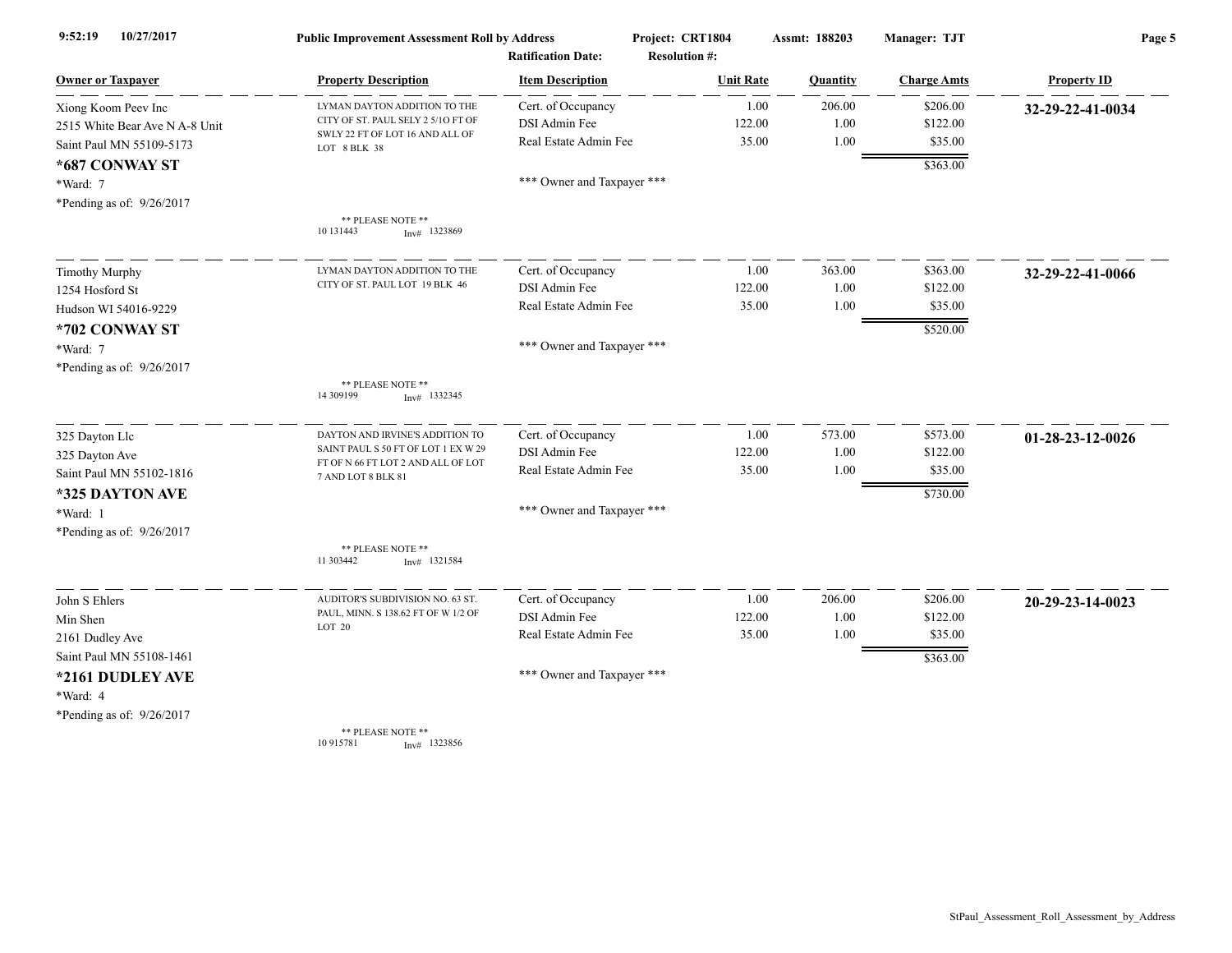| 10/27/2017<br>9:52:19      | <b>Public Improvement Assessment Roll by Address</b><br><b>Ratification Date:</b> |                            | Project: CRT1804<br><b>Resolution #:</b> | Assmt: 188203 | Manager: TJT       | Page 6             |  |
|----------------------------|-----------------------------------------------------------------------------------|----------------------------|------------------------------------------|---------------|--------------------|--------------------|--|
| <b>Owner or Taxpayer</b>   | <b>Property Description</b>                                                       | <b>Item Description</b>    | <b>Unit Rate</b>                         | Quantity      | <b>Charge Amts</b> | <b>Property ID</b> |  |
| Synergy R E Investment Llc | ROBERTSON & VAN ETTEN ADDITION                                                    | Cert. of Occupancy         | 1.00                                     | 242.00        | \$242.00           | 36-29-23-13-0017   |  |
| 900 N Third St             | TO ST. PAUL S 88 25/100 FT OF LOT 6                                               | DSI Admin Fee              | 122.00                                   | 1.00          | \$122.00           |                    |  |
| Minneapolis MN 55401-1017  | BLK 6                                                                             | Real Estate Admin Fee      | 35.00                                    | 1.00          | \$35.00            |                    |  |
| *313 EDMUND AVE            |                                                                                   |                            |                                          |               | \$399.00           |                    |  |
| *Ward: 1                   |                                                                                   | *** Owner and Taxpayer *** |                                          |               |                    |                    |  |
| *Pending as of: 9/26/2017  |                                                                                   |                            |                                          |               |                    |                    |  |
|                            | ** PLEASE NOTE **<br>13 19 19 35<br>$Inv#$ 1332342                                |                            |                                          |               |                    |                    |  |
| Michael Edman              | RUGG'S ADDITION TO THE CITY OF                                                    | Cert. of Occupancy         | 1.00                                     | 206.00        | \$206.00           | 11-28-23-34-0121   |  |
| Christy Edman              | ST. PAUL LOT 12 BLK 2                                                             | DSI Admin Fee              | 122.00                                   | 1.00          | \$122.00           |                    |  |
| 1939 Knollwood Dr          |                                                                                   | Real Estate Admin Fee      | 35.00                                    | 1.00          | \$35.00            |                    |  |
| Fairmont MN 56031-2305     |                                                                                   |                            |                                          |               | \$363.00           |                    |  |
| *917 ELEANOR AVE           |                                                                                   | *** Owner and Taxpayer *** |                                          |               |                    |                    |  |
| *Ward: 2                   |                                                                                   |                            |                                          |               |                    |                    |  |
| *Pending as of: 9/26/2017  |                                                                                   |                            |                                          |               |                    |                    |  |
|                            | ** PLEASE NOTE **<br>13 174875<br>$Inv#$ 1332340                                  |                            |                                          |               |                    |                    |  |
| Geraldine H Hagen          | HAMLINE PLAT E 5O FT OF LOT 3                                                     | Cert. of Occupancy         | 1.00                                     | 403.50        | \$403.50           | 27-29-23-33-0054   |  |
| 1532 Arden Place           | BLK 8                                                                             | DSI Admin Fee              | 122.00                                   | 1.00          | \$122.00           |                    |  |
| New Brighton MN 55112-3661 |                                                                                   | Real Estate Admin Fee      | 35.00                                    | 1.00          | \$35.00            |                    |  |
| *1556 ENGLEWOOD AVE        |                                                                                   |                            |                                          |               | \$560.50           |                    |  |
| *Ward: 4                   |                                                                                   | *** Owner and Taxpayer *** |                                          |               |                    |                    |  |
| *Pending as of: 9/26/2017  |                                                                                   |                            |                                          |               |                    |                    |  |
|                            | ** PLEASE NOTE **<br>12 207276<br>$Inv#$ 1332335                                  |                            |                                          |               |                    |                    |  |
| Adam J Sorscher            | E. A. PHINNEY'S ADDITION TO THE                                                   | Cert. of Occupancy         | 1.00                                     | 206.00        | \$206.00           | 02-28-23-33-0106   |  |
| Laurie Burnham             | CITY OF ST. PAUL LOT 23 BLK 1                                                     | DSI Admin Fee              | 122.00                                   | 1.00          | \$122.00           |                    |  |
| 1392 Robinson Hill Rd      |                                                                                   | Real Estate Admin Fee      | 35.00                                    | 1.00          | \$35.00            |                    |  |
| Fairlee VT 05045-9654      |                                                                                   |                            |                                          |               | \$363.00           |                    |  |
| *1065 FAIRMOUNT AVE        |                                                                                   | *** Owner and Taxpayer *** |                                          |               |                    |                    |  |
| *Ward: 2                   |                                                                                   |                            |                                          |               |                    |                    |  |
| *Pending as of: 9/26/2017  |                                                                                   |                            |                                          |               |                    |                    |  |
|                            | ** PLEASE NOTE **                                                                 |                            |                                          |               |                    |                    |  |

13 219832 Inv# 1332343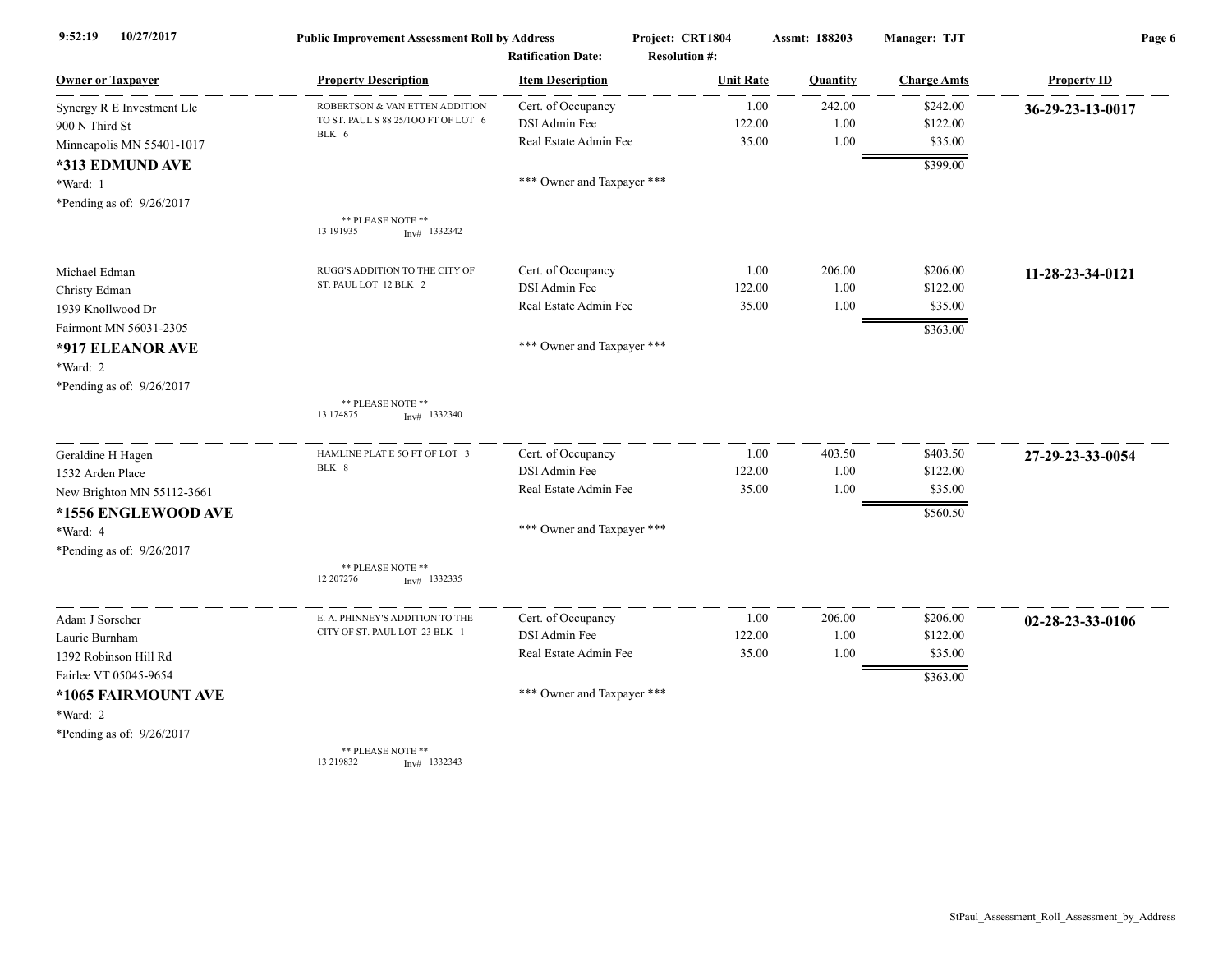| 10/27/2017<br>9:52:19             | <b>Public Improvement Assessment Roll by Address</b><br><b>Ratification Date:</b> |                            | Project: CRT1804     | Assmt: 188203 | Manager: TJT       | Page 7             |  |
|-----------------------------------|-----------------------------------------------------------------------------------|----------------------------|----------------------|---------------|--------------------|--------------------|--|
|                                   |                                                                                   |                            | <b>Resolution #:</b> |               |                    |                    |  |
| <b>Owner or Taxpayer</b>          | <b>Property Description</b>                                                       | <b>Item Description</b>    | <b>Unit Rate</b>     | Quantity      | <b>Charge Amts</b> | <b>Property ID</b> |  |
| Hg Enterprise Llc                 | RICHARD MCCARRICKS                                                                | Cert. of Occupancy         | 1.00                 | 206.00        | \$206.00           | 33-29-22-24-0177   |  |
| 2993 Carey Heights Dr             | SUBDIVISION OF BLOCK 88 OF<br>LYMAN DAYTON'S ADDITION TO ST.                      | DSI Admin Fee              | 122.00               | 1.00          | \$122.00           |                    |  |
| Saint Paul MN 55109-5503          | PAUL LOT 16 BLK 88                                                                | Real Estate Admin Fee      | 35.00                | 1.00          | \$35.00            |                    |  |
| *522 FOREST ST                    |                                                                                   |                            |                      |               | \$363.00           |                    |  |
| *Ward: 7                          |                                                                                   | *** Owner and Taxpayer *** |                      |               |                    |                    |  |
| *Pending as of: 9/26/2017         |                                                                                   |                            |                      |               |                    |                    |  |
|                                   | ** PLEASE NOTE **<br>16 08 1176<br>$Inv#$ 1320059                                 |                            |                      |               |                    |                    |  |
| Art Park City Flats Inc           | CIC NO 618 ART PARK CONDO UNIT                                                    | Cert. of Occupancy         | 1.00                 | 493.50        | \$493.50           | 36-29-23-42-0145   |  |
| 2400 Blaisdell Ave S Ste 100      | <b>B310</b>                                                                       | DSI Admin Fee              | 122.00               | 1.00          | \$122.00           |                    |  |
| Minneapolis MN 55404-3331         |                                                                                   | Real Estate Admin Fee      | 35.00                | 1.00          | \$35.00            |                    |  |
| <b>*310 FULLER AVE 310</b>        |                                                                                   |                            |                      |               | \$650.50           |                    |  |
| *Ward: 1                          |                                                                                   | *** Owner and Taxpayer *** |                      |               |                    |                    |  |
| *Pending as of: 9/26/2017         |                                                                                   |                            |                      |               |                    |                    |  |
|                                   | ** PLEASE NOTE **<br>11 113794<br>$Inv#$ 1321808                                  |                            |                      |               |                    |                    |  |
| Samson Areli                      | ROGERS & COLEMAN'S SUBDIVISION                                                    | Cert. of Occupancy         | 1.00                 | 515.00        | \$515.00           | 11-28-23-13-0095   |  |
| 2039 Itasca Ave                   | OF BLOCK 22, STINSON BROWN &                                                      | DSI Admin Fee              | 122.00               | 1.00          | \$122.00           |                    |  |
| Saint Paul MN 55116-2518          | RAMSEY'S ADDITION LOT 19 BLK 1                                                    | Real Estate Admin Fee      | 35.00                | 1.00          | \$35.00            |                    |  |
| *436 FULTON ST                    |                                                                                   |                            |                      |               | \$672.00           |                    |  |
| $*Ward: 2$                        |                                                                                   | *** Owner and Taxpayer *** |                      |               |                    |                    |  |
| *Pending as of: 9/26/2017         |                                                                                   |                            |                      |               |                    |                    |  |
|                                   | ** PLEASE NOTE **                                                                 |                            |                      |               |                    |                    |  |
|                                   | 17 002586<br>$Inv#$ 1318440                                                       |                            |                      |               |                    |                    |  |
| <b>Steven P Barry</b>             | WEST ST PAUL BLKS 1 THRU 99 E 1/3                                                 | Cert. of Occupancy         | 1.00                 | 206.00        | \$206.00           | 07-28-22-14-0007   |  |
| 6202 Concord Blvd                 | OF LOTS 4 AND LOT 5 BLK 82                                                        | DSI Admin Fee              | 122.00               | 1.00          | \$122.00           |                    |  |
| Inver Grove Heights MN 55076-1809 |                                                                                   | Real Estate Admin Fee      | 35.00                | 1.00          | \$35.00            |                    |  |
| *115 GEORGE ST W                  |                                                                                   |                            |                      |               | \$363.00           |                    |  |
| *Ward: 2                          |                                                                                   | *** Owner and Taxpayer *** |                      |               |                    |                    |  |
| *Pending as of: 9/26/2017         |                                                                                   |                            |                      |               |                    |                    |  |
|                                   | ** PLEASE NOTE **<br>10 899168<br>$Inv#$ 1324611                                  |                            |                      |               |                    |                    |  |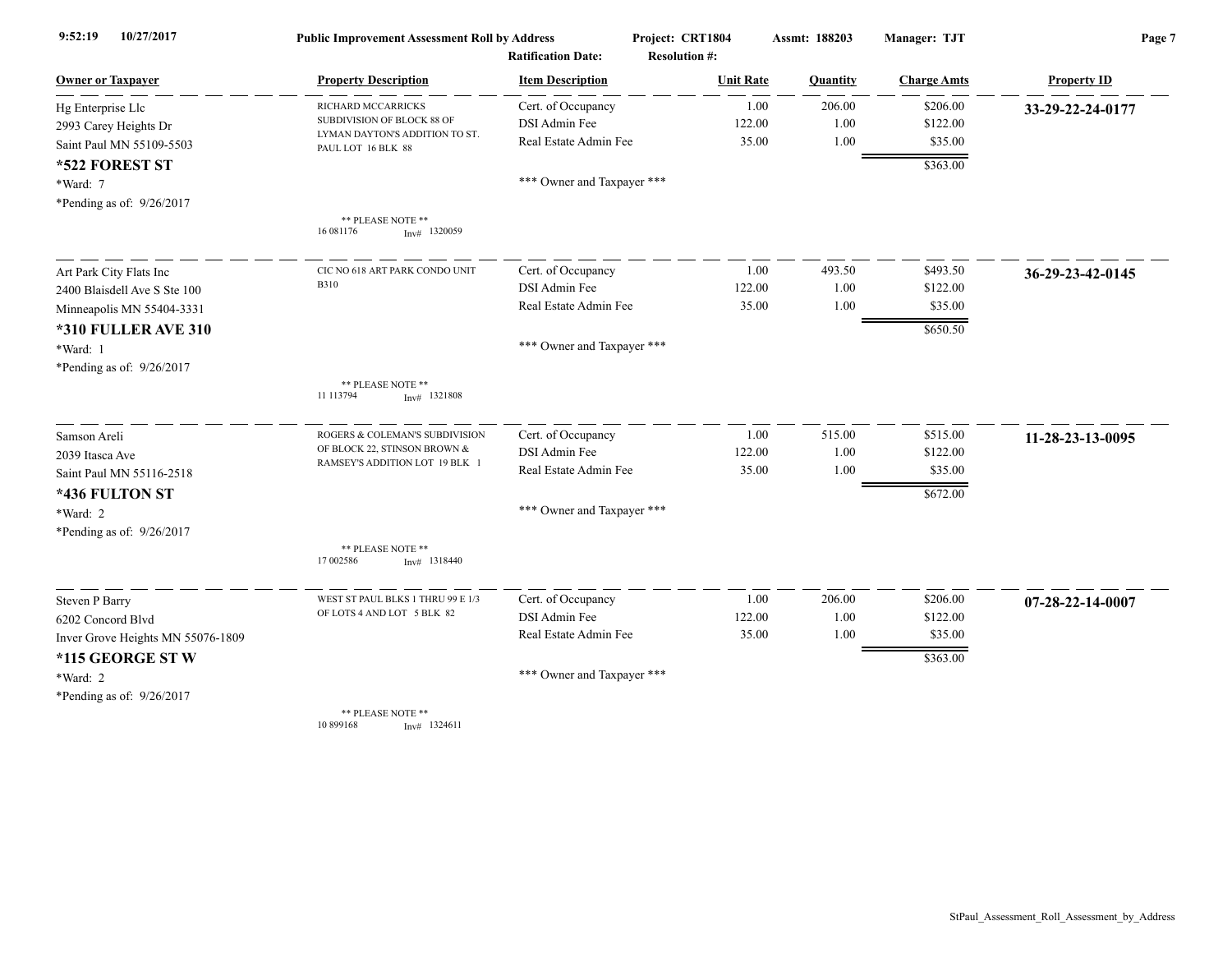| 10/27/2017<br>9:52:19                                                                                                                                             | <b>Public Improvement Assessment Roll by Address</b><br><b>Ratification Date:</b>     |                                                                               | Project: CRT1804<br>Assmt: 188203<br><b>Resolution #:</b> |                        | Manager: TJT                                | Page 8             |  |
|-------------------------------------------------------------------------------------------------------------------------------------------------------------------|---------------------------------------------------------------------------------------|-------------------------------------------------------------------------------|-----------------------------------------------------------|------------------------|---------------------------------------------|--------------------|--|
| <b>Owner or Taxpayer</b>                                                                                                                                          | <b>Property Description</b>                                                           | <b>Item Description</b>                                                       | <b>Unit Rate</b>                                          | Quantity               | <b>Charge Amts</b>                          | <b>Property ID</b> |  |
| Jennifer L Pradt<br>1676 Englewood Ave<br>St Paul MN 55104-1113                                                                                                   | SWEITZER'S ADDITION LOT 2                                                             | Cert. of Occupancy<br>DSI Admin Fee<br>Real Estate Admin Fee                  | 1.00<br>122.00<br>35.00                                   | 605.00<br>1.00<br>1.00 | \$605.00<br>\$122.00<br>\$35.00             | 27-29-23-34-0133   |  |
| *735 HOLTON ST<br>*Ward: 4<br>*Pending as of: 9/26/2017                                                                                                           |                                                                                       | *** Owner and Taxpayer ***                                                    |                                                           |                        | \$762.00                                    |                    |  |
|                                                                                                                                                                   | ** PLEASE NOTE **<br>16 025967<br>$Inv#$ 1320889                                      |                                                                               |                                                           |                        |                                             |                    |  |
| Ariel Worrel<br>Lucretia Worrel<br>1067 Seminole Ave<br>Saint Paul MN 55110-1135                                                                                  | SUBDIVISION OF BLOCK 68, LYMAN<br>DAYTON'S ADDITION BY H. A.<br>BOARDMAN LOT 8 BLK 68 | Cert. of Occupancy<br>DSI Admin Fee<br>Real Estate Admin Fee                  | 1.00<br>122.00<br>35.00                                   | 206.00<br>1.00<br>1.00 | \$206.00<br>\$122.00<br>\$35.00<br>\$363.00 | 33-29-22-32-0162   |  |
| *877 HUDSON RD<br>*Ward: 7<br>*Pending as of: 9/26/2017                                                                                                           | ** PLEASE NOTE **<br>11 286096<br>$Inv#$ 1332323                                      | *** Owner and Taxpayer ***                                                    |                                                           |                        |                                             |                    |  |
| Urban Organics Schmidt Real Estate Group<br>Llc<br>400 Regency Forest Dr Suite 30<br>Chapel Hill NC 27515-7723<br>*0 JAMES AVE<br>*Ward: 2                        | LOT 1 BLK 3                                                                           | Cert. of Occupancy<br>DSI Admin Fee<br>Real Estate Admin Fee<br>*** Owner *** | 1.00<br>122.00<br>35.00                                   | 700.00<br>1.00<br>1.00 | \$700.00<br>\$122.00<br>\$35.00<br>\$857.00 | 12-28-23-23-0132   |  |
| *Pending as of: 9/26/2017<br>Urban Organics St Paul Llc<br>700 Minnehaha Ave<br>Saint Paul MN 55106-4433<br>*0 JAMES AVE<br>*Ward: 2<br>*Pending as of: 9/26/2017 | LOT 1 BLK 3<br>** PLEASE NOTE **                                                      | *** Taxpayer ***                                                              |                                                           |                        |                                             | 12-28-23-23-0132   |  |
|                                                                                                                                                                   | 14 3 24 5 19<br>$Inv#$ 1318432                                                        |                                                                               |                                                           |                        |                                             |                    |  |
| Michael Anthony Roberts<br>1935 Parkland Ct<br>St Paul MN 55119-4922<br>*320 JENKS AVE                                                                            | BROOKSIDE LOT 5 BLK 1                                                                 | Cert. of Occupancy<br>DSI Admin Fee<br>Real Estate Admin Fee                  | 1.00<br>122.00<br>35.00                                   | 309.00<br>1.00<br>1.00 | \$309.00<br>\$122.00<br>\$35.00<br>\$466.00 | 30-29-22-14-0055   |  |
| *Ward: 5<br>*Pending as of: 9/26/2017                                                                                                                             | ** PLEASE NOTE **<br>12 076020<br>$Inv#$ 1324625                                      | *** Owner and Taxpayer ***                                                    |                                                           |                        |                                             |                    |  |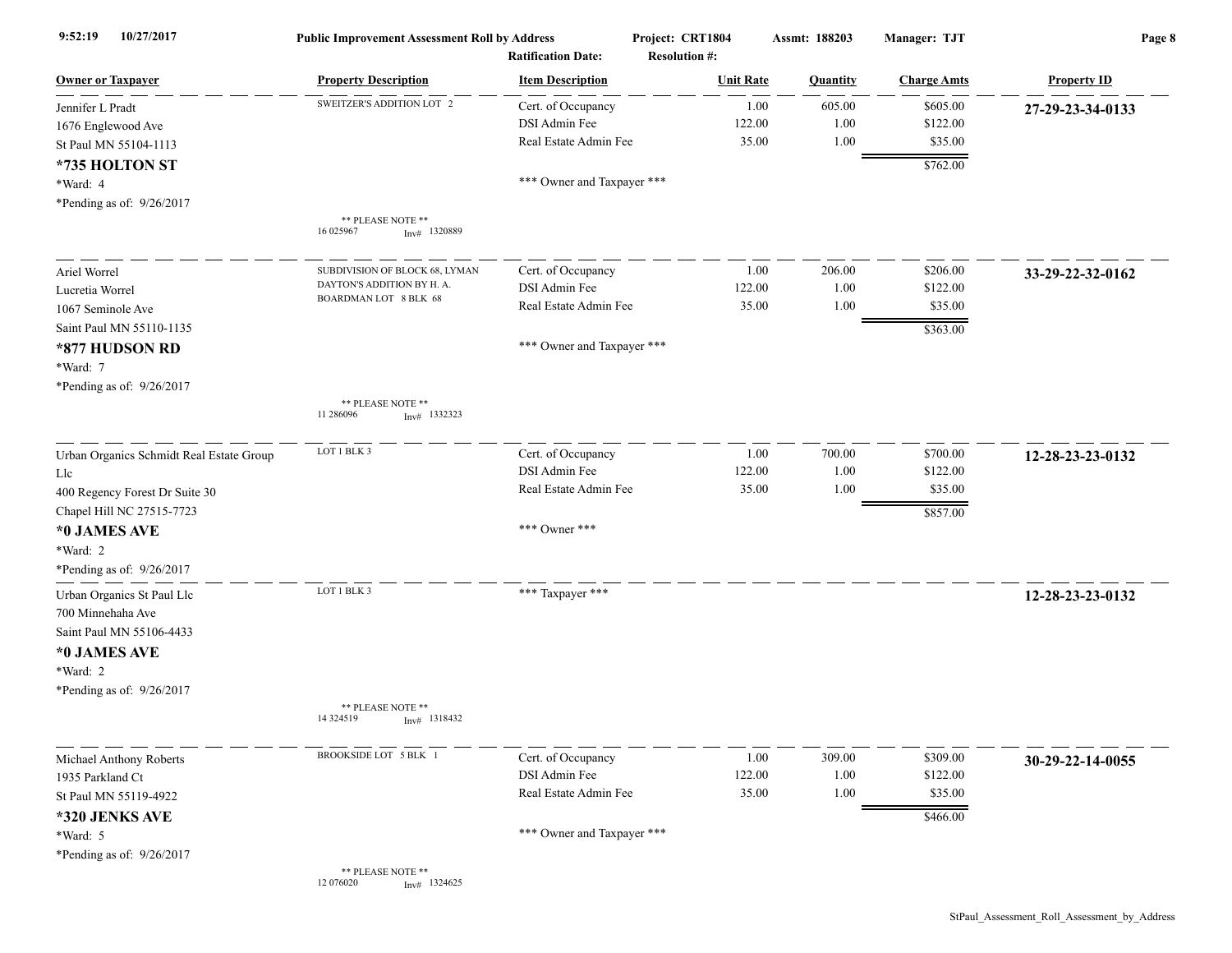| 10/27/2017<br>9:52:19         | <b>Public Improvement Assessment Roll by Address</b> |                            | Project: CRT1804     | Assmt: 188203 | Manager: TJT       | Page 9             |
|-------------------------------|------------------------------------------------------|----------------------------|----------------------|---------------|--------------------|--------------------|
|                               |                                                      | <b>Ratification Date:</b>  | <b>Resolution #:</b> |               |                    |                    |
| <b>Owner or Taxpayer</b>      | <b>Property Description</b>                          | <b>Item Description</b>    | <b>Unit Rate</b>     | Quantity      | <b>Charge Amts</b> | <b>Property ID</b> |
| John Yang                     | FORESTDALE ADDITION TO SAINT                         | Cert. of Occupancy         | 1.00                 | 202.00        | \$202.00           | 28-29-22-24-0174   |
| 5330 62nd Ave N               | PAUL E 1/2 OF LOT 26 AND ALL OF<br>LOT 27 BLK 3      | DSI Admin Fee              | 122.00               | 1.00          | \$122.00           |                    |
| Brooklyn Center MN 55429-2362 |                                                      | Real Estate Admin Fee      | 35.00                | 1.00          | \$35.00            |                    |
| *985 JENKS AVE                |                                                      |                            |                      |               | \$359.00           |                    |
| *Ward: 6                      |                                                      | *** Owner and Taxpayer *** |                      |               |                    |                    |
| *Pending as of: 9/26/2017     |                                                      |                            |                      |               |                    |                    |
|                               | ** PLEASE NOTE **<br>15 179 187<br>$Inv#$ 1332347    |                            |                      |               |                    |                    |
| Toua Vang                     | EASTVILLE HEIGHTS EX E 2O FT LOT                     | Cert. of Occupancy         | 1.00                 | 206.00        | \$206.00           | 28-29-22-22-0080   |
| Sheng Xiong                   | 21 AND ALL OF LOT 20 BLK 15                          | DSI Admin Fee              | 122.00               | 1.00          | \$122.00           |                    |
| 768 Manor St                  |                                                      | Real Estate Admin Fee      | 35.00                | 1.00          | \$35.00            |                    |
| Saint Paul MN 55127-5094      |                                                      |                            |                      |               | \$363.00           |                    |
| *899 MAGNOLIA AVE E           |                                                      | *** Owner and Taxpayer *** |                      |               |                    |                    |
| *Ward: 6                      |                                                      |                            |                      |               |                    |                    |
| *Pending as of: 9/26/2017     |                                                      |                            |                      |               |                    |                    |
|                               | ** PLEASE NOTE **<br>12 115515<br>$Inv#$ 1319607     |                            |                      |               |                    |                    |
| 2338 Llc                      | DESNOYER PARK RAMSEY CO.,                            | Cert. of Occupancy         | 1.00                 | 538.00        | \$538.00           | 05-28-23-21-0027   |
| 2601 Sunset Blvd Apt 3g       | MINN. ELY 1/2 VAC ALLEY ADJ AND                      | DSI Admin Fee              | 122.00               | 1.00          | \$122.00           |                    |
| Minneapolis MN 55416-4286     | LOTS 22 AND LOT 23 BLK 46                            | Real Estate Admin Fee      | 35.00                | 1.00          | \$35.00            |                    |
| *2338 MARSHALL AVE            |                                                      |                            |                      |               | \$695.00           |                    |
| *Ward: 4                      |                                                      | *** Owner and Taxpayer *** |                      |               |                    |                    |
| *Pending as of: 9/26/2017     |                                                      |                            |                      |               |                    |                    |
|                               | ** PLEASE NOTE **<br>12 09 3225<br>$Inv#$ 1320068    |                            |                      |               |                    |                    |
| Caroline T Dahl               | FOREPAUGH'S DIVISION A EX AVE W                      | Cert. of Occupancy         | 1.00                 | 242.00        | \$242.00           | 02-28-23-21-0115   |
| John V Dahl                   | 5O FT OF LOTS 3 AND LOT 4 BLK 1                      | DSI Admin Fee              | 122.00               | 1.00          | \$122.00           |                    |
| 1101 Holly Ct E               |                                                      | Real Estate Admin Fee      | 35.00                | 1.00          | \$35.00            |                    |
| Hugo MN 55038-9600            |                                                      |                            |                      |               | \$399.00           |                    |
| *976 MARSHALL AVE             |                                                      | *** Owner and Taxpayer *** |                      |               |                    |                    |
| *Ward: 1                      |                                                      |                            |                      |               |                    |                    |
| *Pending as of: 9/26/2017     |                                                      |                            |                      |               |                    |                    |
|                               | ** PLEASE NOTE **                                    |                            |                      |               |                    |                    |

12 032355 Inv# 1323861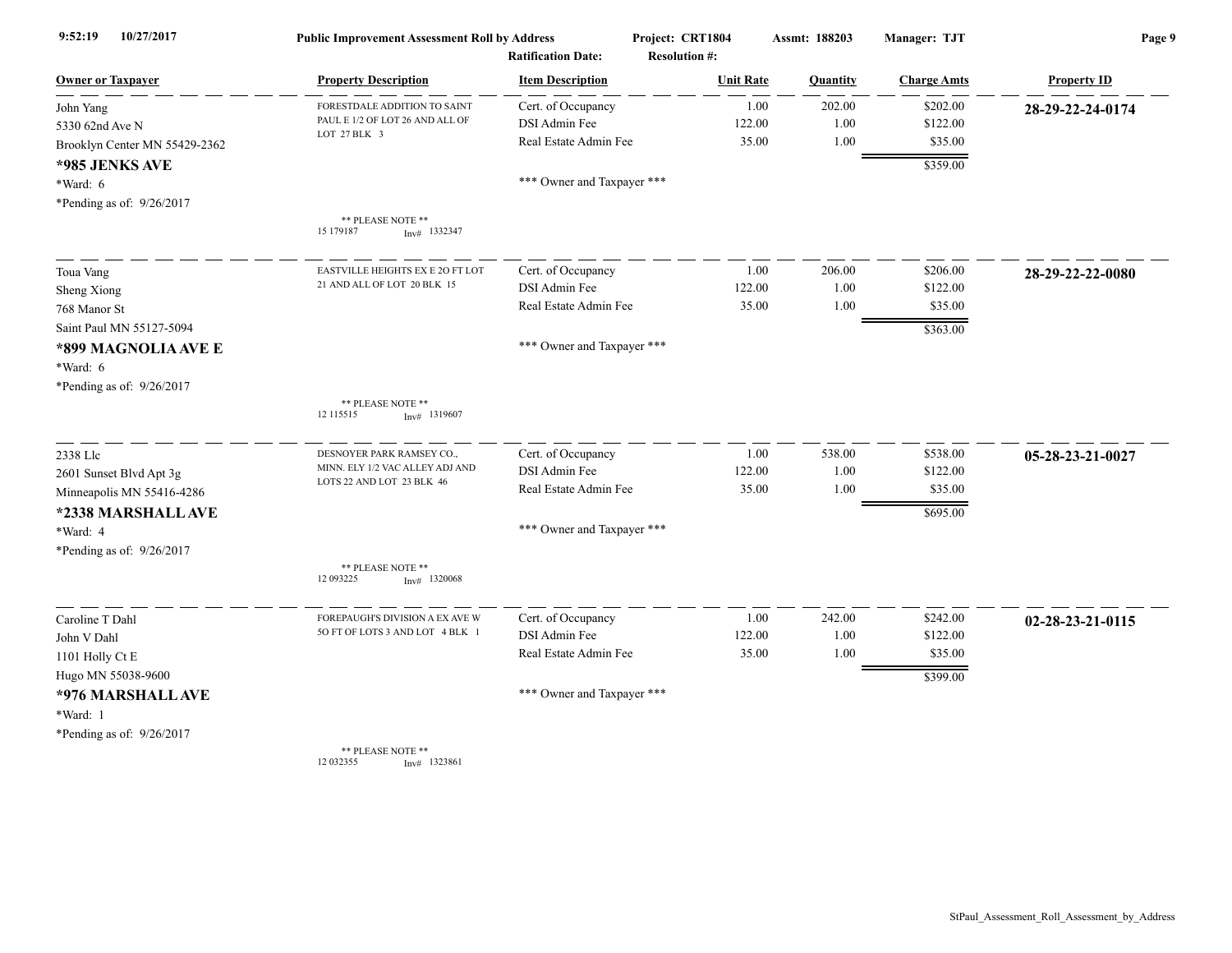| 10/27/2017<br>9:52:19       | <b>Public Improvement Assessment Roll by Address</b>         |                            | Project: CRT1804     | Assmt: 188203 | Manager: TJT       | Page 10            |  |
|-----------------------------|--------------------------------------------------------------|----------------------------|----------------------|---------------|--------------------|--------------------|--|
|                             |                                                              | <b>Ratification Date:</b>  | <b>Resolution #:</b> |               |                    |                    |  |
| <b>Owner or Taxpayer</b>    | <b>Property Description</b>                                  | <b>Item Description</b>    | <b>Unit Rate</b>     | Quantity      | <b>Charge Amts</b> | <b>Property ID</b> |  |
| Ying Vang                   | GARDEN HOMES W 1 26/100 FT OF                                | Cert. of Occupancy         | 1.00                 | 206.00        | \$206.00           | 24-29-23-44-0182   |  |
| Chee Xiong                  | LOT 16 AND ALL OF LOT 17                                     | DSI Admin Fee              | 122.00               | 1.00          | \$122.00           |                    |  |
| 2153 Beech St               |                                                              | Real Estate Admin Fee      | 35.00                | 1.00          | \$35.00            |                    |  |
| Saint Paul MN 55119-3977    |                                                              |                            |                      |               | \$363.00           |                    |  |
| *227 MARYLAND AVE W         |                                                              | *** Owner and Taxpayer *** |                      |               |                    |                    |  |
| *Ward: 5                    |                                                              |                            |                      |               |                    |                    |  |
| *Pending as of: 9/26/2017   |                                                              |                            |                      |               |                    |                    |  |
|                             | ** PLEASE NOTE **<br>16 102896<br>$Inv#$ 1320905             |                            |                      |               |                    |                    |  |
| Jessica Carter              | THE WEST ST. PAUL REAL ESTATE                                | Cert. of Occupancy         | 1.00                 | 404.00        | \$404.00           | 08-28-22-31-0190   |  |
| Oji Carter                  | AND IMPROVEMENT SYNDICATE                                    | DSI Admin Fee              | 122.00               | 1.00          | \$122.00           |                    |  |
| Po Box 7273                 | ADDITION NO. 1 LOT 7 BLK 7                                   | Real Estate Admin Fee      | 35.00                | 1.00          | \$35.00            |                    |  |
| Saint Paul MN 55107-0273    |                                                              |                            |                      |               | \$561.00           |                    |  |
| *756 OAKDALE AVE            |                                                              | *** Taxpayer ***           |                      |               |                    |                    |  |
| *Ward: 2                    |                                                              |                            |                      |               |                    |                    |  |
| *Pending as of: 9/26/2017   |                                                              |                            |                      |               |                    |                    |  |
| Winlo Properties            | THE WEST ST. PAUL REAL ESTATE                                | *** Owner ***              |                      |               |                    | 08-28-22-31-0190   |  |
| 2545 Decatur Ave            | AND IMPROVEMENT SYNDICATE<br>ADDITION NO. 1 LOT 7 BLK 7      |                            |                      |               |                    |                    |  |
| Golden Valley MN 55427-3218 |                                                              |                            |                      |               |                    |                    |  |
| *756 OAKDALE AVE            |                                                              |                            |                      |               |                    |                    |  |
| *Ward: 2                    |                                                              |                            |                      |               |                    |                    |  |
| *Pending as of: 9/26/2017   |                                                              |                            |                      |               |                    |                    |  |
|                             | ** PLEASE NOTE **<br>13 16 1958<br>Inv# 1332339              |                            |                      |               |                    |                    |  |
| George D Green              | KALMAN'S DIVISION NO. 3                                      | Cert. of Occupancy         | 1.00                 | 242.00        | \$242.00           | 26-29-23-32-0129   |  |
| Anne R Green                | ADDITION TO THE CITY OF ST. PAUL,                            | DSI Admin Fee              | 122.00               | 1.00          | \$122.00           |                    |  |
| 877 Oxford St N             | MINN. S 55 FT OF N 75 FT OF LOTS 28<br>29 AND LOT 30         | Real Estate Admin Fee      | 35.00                | 1.00          | \$35.00            |                    |  |
| St Paul MN 55103-1239       |                                                              |                            |                      |               | \$399.00           |                    |  |
| *877 OXFORD ST N            |                                                              | *** Owner and Taxpayer *** |                      |               |                    |                    |  |
| *Ward: 1                    |                                                              |                            |                      |               |                    |                    |  |
| *Pending as of: 9/26/2017   |                                                              |                            |                      |               |                    |                    |  |
|                             | ** PLEASE NOTE **<br>12 22 1106<br>$I_{\text{nv}}$ # 1318431 |                            |                      |               |                    |                    |  |

12 221106 Inv# 1318431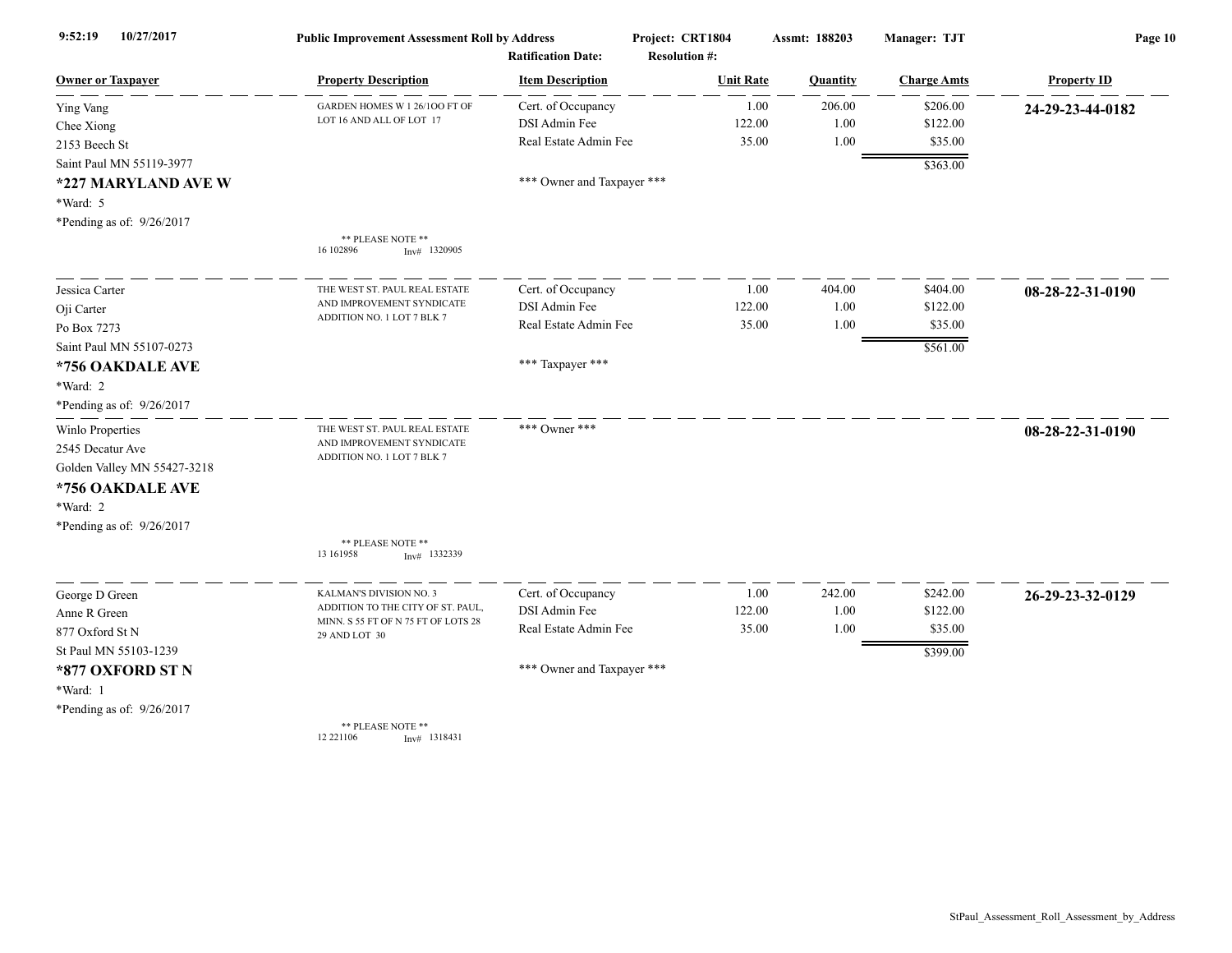| 10/27/2017<br>9:52:19             | <b>Public Improvement Assessment Roll by Address</b><br><b>Ratification Date:</b> |                            | Project: CRT1804<br><b>Resolution #:</b> | Assmt: 188203 | Manager: TJT       | Page 11            |
|-----------------------------------|-----------------------------------------------------------------------------------|----------------------------|------------------------------------------|---------------|--------------------|--------------------|
| <b>Owner or Taxpayer</b>          | <b>Property Description</b>                                                       | <b>Item Description</b>    | <b>Unit Rate</b>                         | Quantity      | <b>Charge Amts</b> | <b>Property ID</b> |
| Christina Capecchi                | DRAKE'S REARRANGEMENT OF                                                          | Cert. of Occupancy         | 1.00                                     | 206.00        | \$206.00           | 33-29-22-43-0070   |
| 8124 Clifford Cir                 | BLKS. 2 ETC LOT 1 BLK 8                                                           | DSI Admin Fee              | 122.00                                   | 1.00          | \$122.00           |                    |
| Inver Grove Heights MN 55076-4571 |                                                                                   | Real Estate Admin Fee      | 35.00                                    | 1.00          | \$35.00            |                    |
| *1116 PACIFIC ST                  |                                                                                   |                            |                                          |               | \$363.00           |                    |
| *Ward: 7                          |                                                                                   | *** Owner and Taxpayer *** |                                          |               |                    |                    |
| *Pending as of: 9/26/2017         |                                                                                   |                            |                                          |               |                    |                    |
|                                   | ** PLEASE NOTE **<br>15 124910<br>$Inv#$ 1322079                                  |                            |                                          |               |                    |                    |
| Francis X Viggiano                | WHITNEYS SUBDIVISION ETC. EX S 13                                                 | Cert. of Occupancy         | 1.00                                     | 242.00        | \$242.00           | 31-29-22-23-0028   |
| 86 Spruce St                      | FT OF E 57 FT; E 80 FT OF LOT 11 BLK                                              | DSI Admin Fee              | 122.00                                   | 1.00          | \$122.00           |                    |
| Mahtomedi MN 55115-1977           | $\overline{\mathbf{3}}$                                                           | Real Estate Admin Fee      | 35.00                                    | 1.00          | \$35.00            |                    |
| *581 PARK ST                      |                                                                                   |                            |                                          |               | \$399.00           |                    |
| *Ward: 1                          |                                                                                   | *** Owner and Taxpayer *** |                                          |               |                    |                    |
| *Pending as of: 9/26/2017         |                                                                                   |                            |                                          |               |                    |                    |
|                                   | ** PLEASE NOTE **<br>14 187920<br>$Inv#$ 1318443                                  |                            |                                          |               |                    |                    |
| Donald G Coury                    | WEST ST PAUL BLKS 1 THRU 99 N 20                                                  | Cert. of Occupancy         | 1.00                                     | 189.00        | \$189.00           | 08-28-22-22-0055   |
| Vivian G Coury                    | FT OF LOT 7 & ALL OF LOT 8 BLK 51                                                 | DSI Admin Fee              | 122.00                                   | 1.00          | \$122.00           |                    |
| 1023 County Road C E              |                                                                                   | Real Estate Admin Fee      | 35.00                                    | 1.00          | \$35.00            |                    |
| Maplewood MN 55109-1096           |                                                                                   |                            |                                          |               | \$346.00           |                    |
| *439 ROBERT ST S                  |                                                                                   | *** Owner and Taxpayer *** |                                          |               |                    |                    |
| *Ward: 2                          |                                                                                   |                            |                                          |               |                    |                    |
| *Pending as of: 9/26/2017         |                                                                                   |                            |                                          |               |                    |                    |
|                                   | ** PLEASE NOTE **<br>14 098339<br>$Inv#$ 1321148                                  |                            |                                          |               |                    |                    |
| Smr Real Estate Llc               | LYMAN D. BAIRDS ADDITION LOT 13                                                   | Cert. of Occupancy         | 1.00                                     | 202.00        | \$202.00           | 34-29-23-23-0112   |
| 900 N Third St                    | BLK 2                                                                             | DSI Admin Fee              | 122.00                                   | 1.00          | \$122.00           |                    |
| Minneapolis MN 55401-1017         |                                                                                   | Real Estate Admin Fee      | 35.00                                    | 1.00          | \$35.00            |                    |
| *1519 SHERBURNE AVE               |                                                                                   |                            |                                          |               | \$359.00           |                    |
| *Ward: 4                          |                                                                                   | *** Owner and Taxpayer *** |                                          |               |                    |                    |
| *Pending as of: 9/26/2017         |                                                                                   |                            |                                          |               |                    |                    |
|                                   | ** PLEASE NOTE **<br>15 126932<br>$Inv#$ 1318652                                  |                            |                                          |               |                    |                    |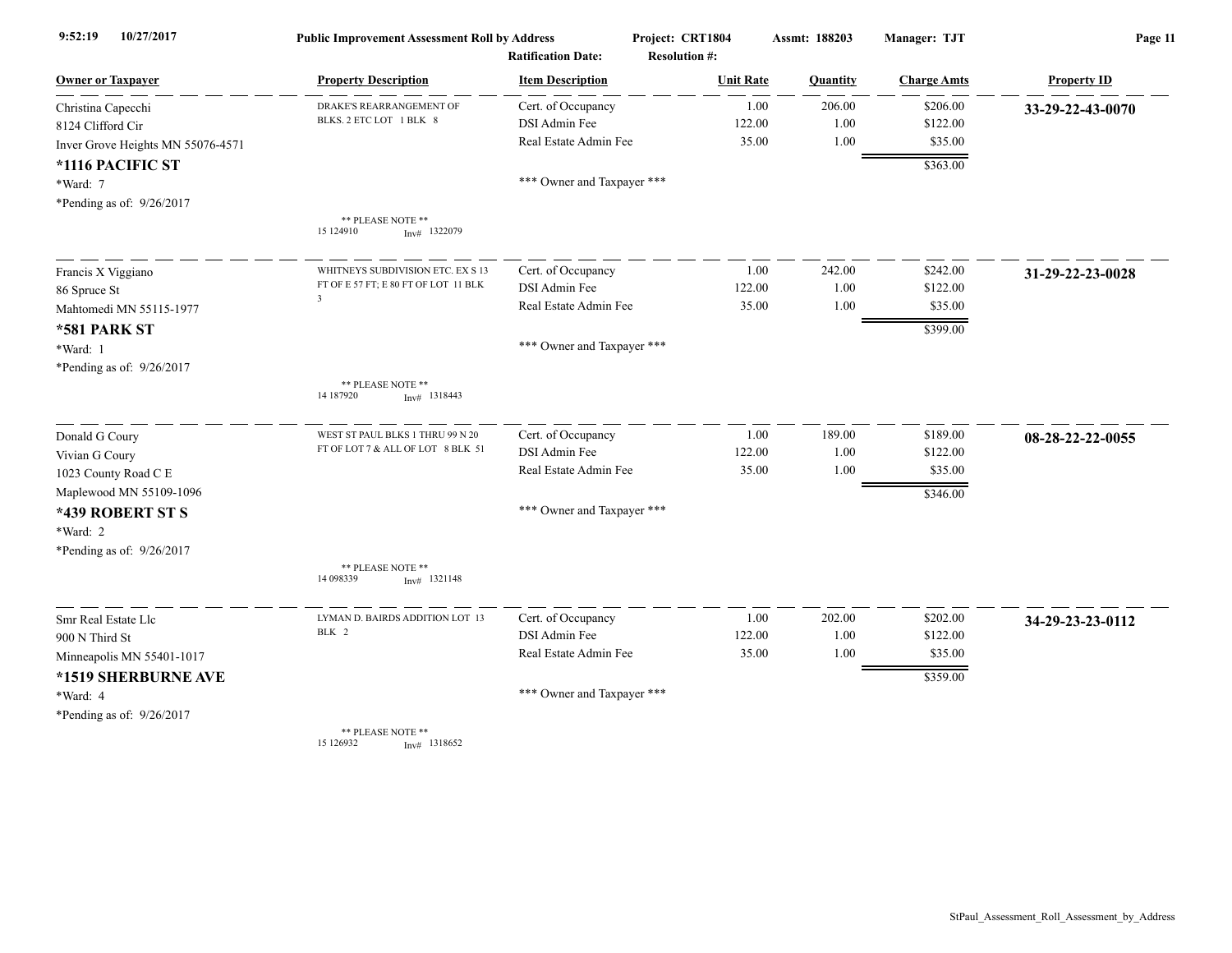| 10/27/2017<br>9:52:19       | <b>Public Improvement Assessment Roll by Address</b> |                            | Project: CRT1804     | Assmt: 188203 | Manager: TJT       | Page 12            |  |
|-----------------------------|------------------------------------------------------|----------------------------|----------------------|---------------|--------------------|--------------------|--|
|                             |                                                      | <b>Ratification Date:</b>  | <b>Resolution #:</b> |               |                    |                    |  |
| <b>Owner or Taxpayer</b>    | <b>Property Description</b>                          | <b>Item Description</b>    | <b>Unit Rate</b>     | Quantity      | <b>Charge Amts</b> | <b>Property ID</b> |  |
| Valerie L Hoang             | <b>CHAMBER'S ADDITION EX ALLEY</b>                   | Cert. of Occupancy         | 1.00                 | 252.00        | \$252.00           | 36-29-23-13-0133   |  |
| 4423 231st Ct Nw            | LOT 3 BLK 1                                          | DSI Admin Fee              | 122.00               | 1.00          | \$122.00           |                    |  |
| Saint Francis MN 55070-8788 |                                                      | Real Estate Admin Fee      | 35.00                | 1.00          | \$35.00            |                    |  |
| *277 SHERBURNE AVE          |                                                      |                            |                      |               | \$409.00           |                    |  |
| *Ward: 1                    |                                                      | *** Owner and Taxpayer *** |                      |               |                    |                    |  |
| *Pending as of: 9/26/2017   |                                                      |                            |                      |               |                    |                    |  |
|                             | ** PLEASE NOTE **<br>14 323358<br>$Inv#$ 1319613     |                            |                      |               |                    |                    |  |
| Ocampo Properties Llc       | TARGET-EAST ST. PAUL LOTS 1 & LOT                    | Cert. of Occupancy         | 1.00                 | 283.50        | \$283.50           | 34-29-22-44-0009   |  |
| 2166 3rd St E               | 2 BLK 2                                              | DSI Admin Fee              | 122.00               | 1.00          | \$122.00           |                    |  |
| Saint Paul MN 55119-4027    |                                                      | Real Estate Admin Fee      | 35.00                | 1.00          | \$35.00            |                    |  |
| *1751 SUBURBAN AVE          |                                                      |                            |                      |               | \$440.50           |                    |  |
| *Ward: 7                    |                                                      | *** Owner and Taxpayer *** |                      |               |                    |                    |  |
| *Pending as of: 9/26/2017   |                                                      |                            |                      |               |                    |                    |  |
|                             | ** PLEASE NOTE **<br>17 012129<br>$Inv#$ 1323584     |                            |                      |               |                    |                    |  |
| Nilesh D Amin               | SYNDICATE NO. 5 ADDITION LOT 28                      | Cert. of Occupancy         | 1.00                 | 206.00        | \$206.00           | 34-29-23-12-0117   |  |
| 5811 Trellis Ln             | <b>BLK</b> 16                                        | DSI Admin Fee              | 122.00               | 1.00          | \$122.00           |                    |  |
| Tallahassee FL 32317-7928   |                                                      | Real Estate Admin Fee      | 35.00                | 1.00          | \$35.00            |                    |  |
| *1231 THOMAS AVE            |                                                      |                            |                      |               | \$363.00           |                    |  |
| *Ward: 4                    |                                                      | *** Owner and Taxpayer *** |                      |               |                    |                    |  |
| *Pending as of: 9/26/2017   |                                                      |                            |                      |               |                    |                    |  |
|                             | ** PLEASE NOTE **<br>17 016663<br>$Inv#$ 1322099     |                            |                      |               |                    | ***ESCROW***       |  |
| Pg Companies Thomas Ave Llc | Ex The W 3.3 Ft; Lot 5 Blk 20                        | Cert. of Occupancy         | 1.00                 | 242.00        | \$242.00           | 34-29-23-24-0229   |  |
| 12875 Lake Blvd             |                                                      | DSI Admin Fee              | 122.00               | 1.00          | \$122.00           |                    |  |
| Lindstrom MN 55045-9345     |                                                      | Real Estate Admin Fee      | 35.00                | 1.00          | \$35.00            |                    |  |
| *1418 THOMAS AVE            |                                                      |                            |                      |               | \$399.00           |                    |  |
| *Ward: 4                    |                                                      | *** Owner and Taxpayer *** |                      |               |                    |                    |  |
| *Pending as of: 9/26/2017   |                                                      |                            |                      |               |                    |                    |  |
|                             | ** PLEASE NOTE **<br>09 05 2275<br>$Inv#$ 1324631    |                            |                      |               |                    |                    |  |